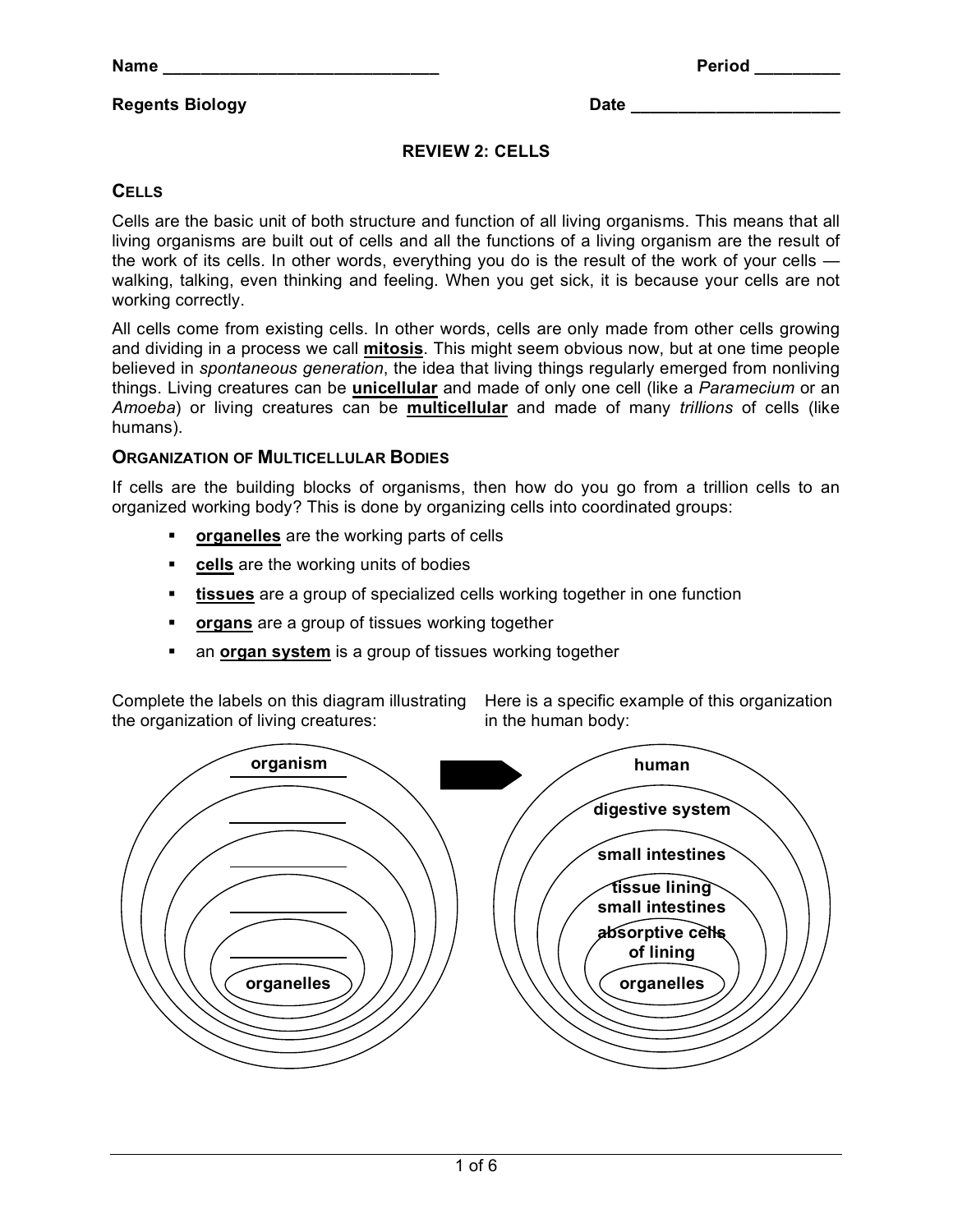# **ORGANELLES**

Name the following organelles

- 1. \_\_\_\_\_\_\_\_\_\_\_\_\_\_\_\_\_\_\_\_\_\_\_\_\_\_\_\_\_\_\_\_\_
	- controls the cell
	- contains hereditary material (chromosomes, genes, DNA)
- 2.  $\frac{2}{\sqrt{2}}$ 
	- fluid/liquid in the cell mostly water & salts
	- helps transport material around cell
- 3. \_\_\_\_\_\_\_\_\_\_\_\_\_\_\_\_\_\_\_\_\_\_\_\_\_\_\_\_\_\_\_\_\_
	- carries out cellular respiration
	- gives cell energy ("powerhouse of the cell").
- 4. \_\_\_\_\_\_\_\_\_\_\_\_\_\_\_\_\_\_\_\_\_\_\_\_\_\_\_\_\_\_\_\_\_
	- **•** reads mRNA & builds proteins from amino acids.
- 5. \_\_\_\_\_\_\_\_\_\_\_\_\_\_\_\_\_\_\_\_\_\_\_\_\_\_\_\_\_\_\_\_\_
	- **stores food, water and waste**
	- food vacuoles may digest large molecules
	- waste vacuoles may excrete waste out the cell membrane
- $6.$ 
	- carries out photosynthesis
	- only found in plant and algae cells

#### **7**.

- **qives plant** cell shape, structure and protection
- **NEVER found in animal cells**

### 8. \_\_\_\_\_\_\_\_\_\_\_\_\_\_\_\_\_\_\_\_\_\_\_\_\_\_\_\_\_\_\_\_

- separates cell interior from environment
- controls what enters and leaves the cell
	- material leaves & enters cells through \_\_\_\_\_\_\_\_\_\_\_\_\_\_\_\_\_\_\_\_\_\_\_\_\_\_\_\_\_\_\_\_\_\_
	- **signals from other cells are received by \_\_\_\_\_\_\_\_\_**
	- has \_\_\_\_\_\_\_\_\_\_\_\_\_\_\_\_\_\_\_\_\_\_\_\_which are proteins that identify the cell and prevent the cell from being attacked by its own immune system

What kind of cell?



What kind of cell?



**Label organelles:**

| $A =$                         |  |  |
|-------------------------------|--|--|
| $B =$                         |  |  |
| $C =$                         |  |  |
| D = centriole (helps mitosis) |  |  |
| E =                           |  |  |
| F =                           |  |  |
|                               |  |  |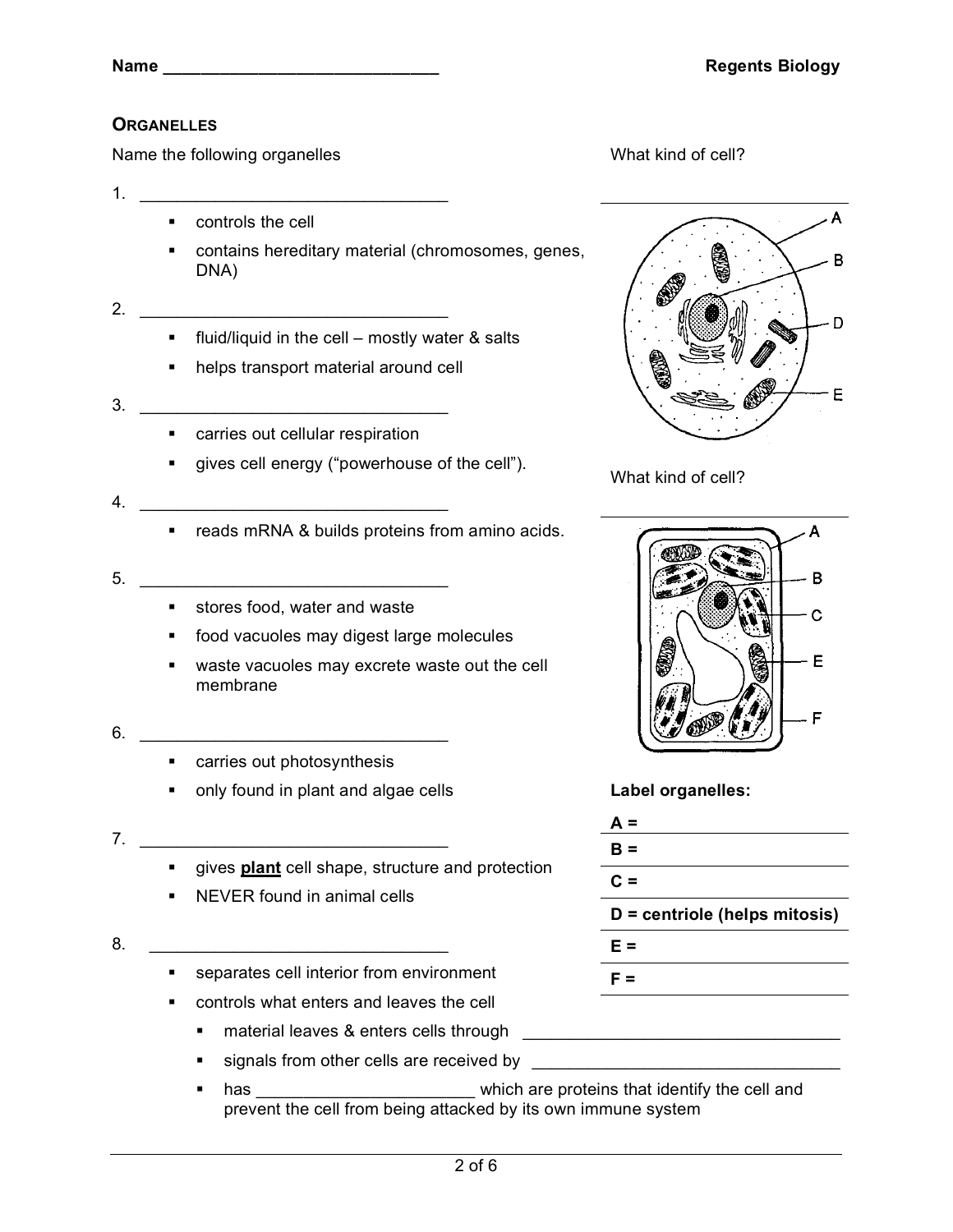# **MOVEMENT ACROSS THE CELL MEMBRANE**

- 9. All cells need to move materials across the cell membrane.
	- $\frac{1}{2}$   $\frac{1}{2}$   $\frac{1}{2}$   $\frac{1}{2}$   $\frac{1}{2}$  and  $\frac{1}{2}$  need to move into the cell.
	- **Example 2** and **LEVILLE 2** and **LEVILLE 2** and **LEVILLE 2** and **LEVILLE 2** and **LEVILLE 2** and **contrary a** need to move out of the cell.
	- a. The cell membrane is made of a double-sided lipid layer.



- b. Passive Transport
	- **Diffusion:** 
		- Since the flow of materials is from \_\_\_\_\_\_\_\_\_\_\_\_\_ concentration to \_\_\_\_\_\_\_\_\_\_\_\_ concentration, diffusion requires energy.
		- Lipids move directly through the membrane, so we call that process **simple diffusion**
		- Other small molecules (like glucose) cannot flow directly across the lipid layer, so there must protein channels that allow them to diffuse through the cell membrane. We call this process **facilitated diffusion** (diffusion with help).
	- Osmosis: \_\_\_\_\_\_\_\_\_\_\_\_\_\_\_\_\_\_\_\_\_\_\_\_\_\_\_\_\_\_\_\_\_\_\_\_\_\_\_\_\_\_\_\_\_\_\_\_\_\_\_\_\_\_\_\_\_\_\_\_\_
		- Since osmosis is just a special case of diffusion the flow of **water** is still from \_\_\_\_\_\_\_\_\_\_\_ concentration of water to \_\_\_\_\_\_\_\_\_\_\_ concentration of water, osmosis requires \_\_\_\_\_ energy.
- c. Active Transport
	- When cells need to move material in the opposite direction as diffusion, from \_\_\_\_\_\_\_\_\_\_\_ concentration to \_\_\_\_\_\_\_\_\_\_\_ concentration, they need to pump it, so this **requires energy**.
	- **Example 2** is the molecule that all cells use as energy.
	- Proteins in the cell membrane act as the active transport pumps.





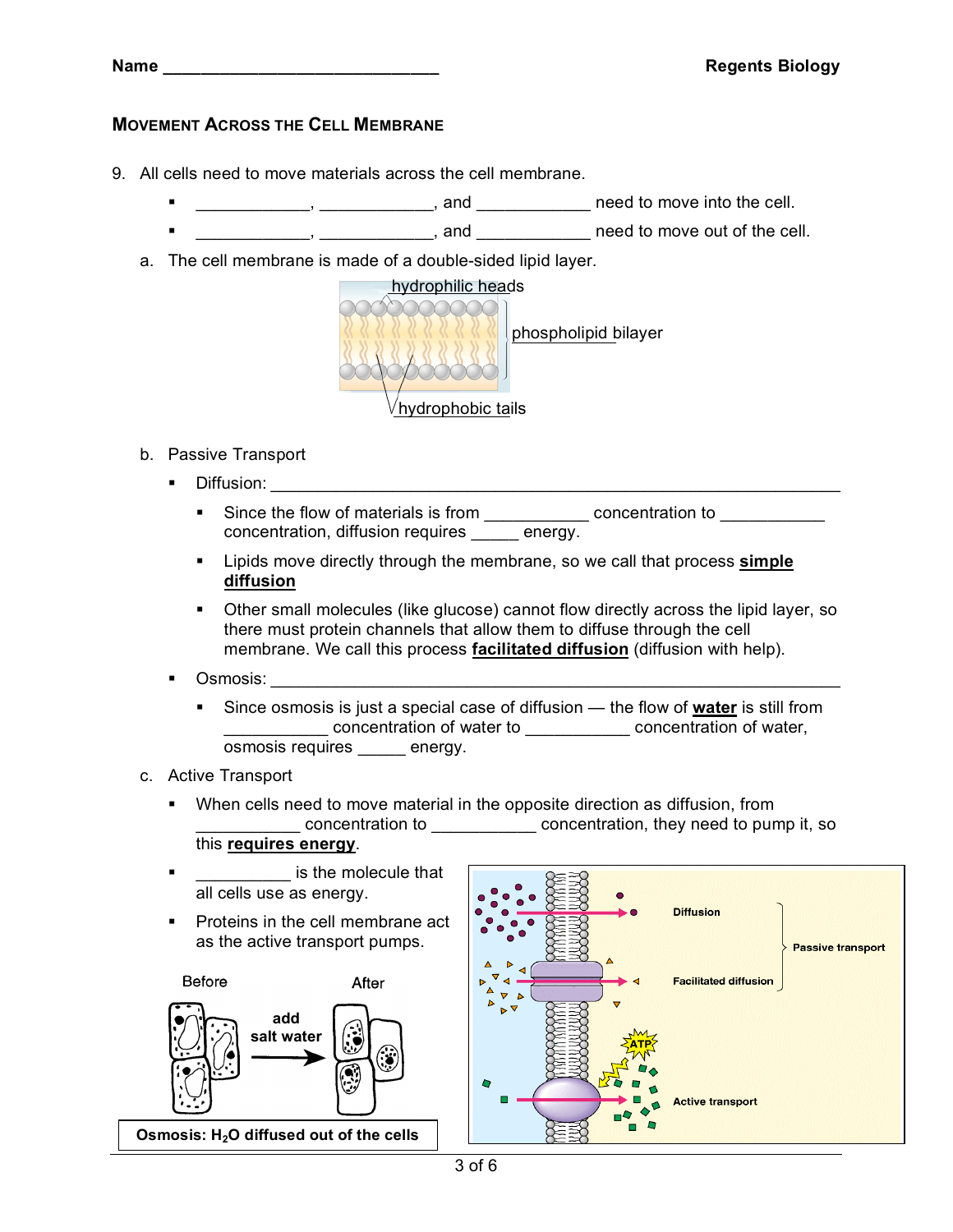# **QUESTIONS**

- 1. Which letter in the diagram to the right indicates a cell structure that directly controls the movement of molecules into and out of the cell?
	- a. A c. C
	- b. B d. D
- 2. Some human body cells are shown in the diagrams below.

- These groups of cells represent different
- a. tissues in which similar cells function together
- b. organs that help to carry out a specific life activity
- c. systems that are responsible for a specific life activity
- d. organelles that carry out different functions
- 3. Which sequence illustrates the increasing complexity of levels of organization in multicellular organisms?

Cells from lining of bladder Cells from lining of trachea

- a. organelle  $\rightarrow$  cell  $\rightarrow$  tissue  $\rightarrow$  organ  $\rightarrow$  organ system  $\rightarrow$  organism
- b. cell  $\rightarrow$  organelle  $\rightarrow$  tissue  $\rightarrow$  organ  $\rightarrow$  organ system  $\rightarrow$  organism
- c. organelle  $\rightarrow$  tissue  $\rightarrow$  cell  $\rightarrow$  organ  $\rightarrow$  organ system  $\rightarrow$  organism
- d. cell  $\rightarrow$  organism  $\rightarrow$  organ system  $\rightarrow$  organ  $\rightarrow$  tissue  $\rightarrow$  organelle
- 4. In a cell, information that controls the production of proteins must pass from the nucleus to the
	- a. cell membrane c. mitochondria
	- b. chloroplasts d. ribosomes





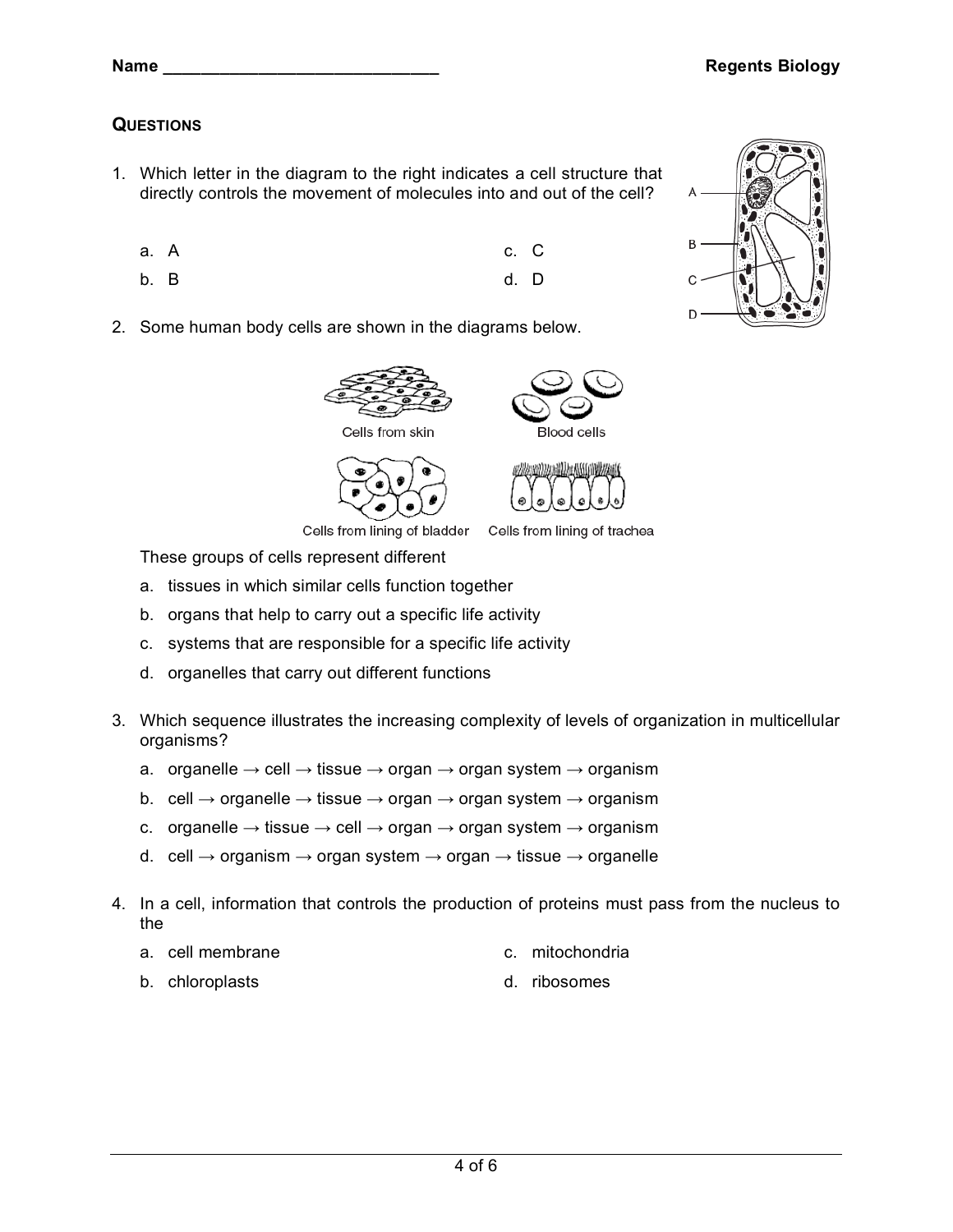- 5. Describe how *two* of the cell structures listed below interact to help maintain a balanced internal environment in a cell.
	- mitochondrion nucleus cell membrane
	- ribosome vacuole

- In your answer be sure to:
- a. select *two* of these structures, write their names, and state *one* function of each
- b. describe how each structure you selected contributes to the functioning of the other

| name |  |
|------|--|
|      |  |
|      |  |
|      |  |
|      |  |
|      |  |

\_\_\_\_\_\_\_\_\_\_\_\_\_\_\_\_\_\_\_\_\_\_\_\_\_\_\_\_\_\_\_\_\_\_\_\_\_\_\_\_\_\_\_\_\_\_\_\_\_\_\_\_\_\_\_\_\_\_\_\_\_\_\_\_\_\_\_\_\_\_\_\_\_\_\_

- 6. Which structures in diagram I and diagram II carry out a similar life function?
	- a. 1 and C c. 3 and A
	-

b. 2 and D d. 4 and B



7. A single-celled organism is represented in the diagram below. An activity is indicated by the arrow.

If this activity requires the use of energy, which substance would be the source of this energy?

- 
- a. DNA c. a hormone
	-
- b. ATP d. an antibody